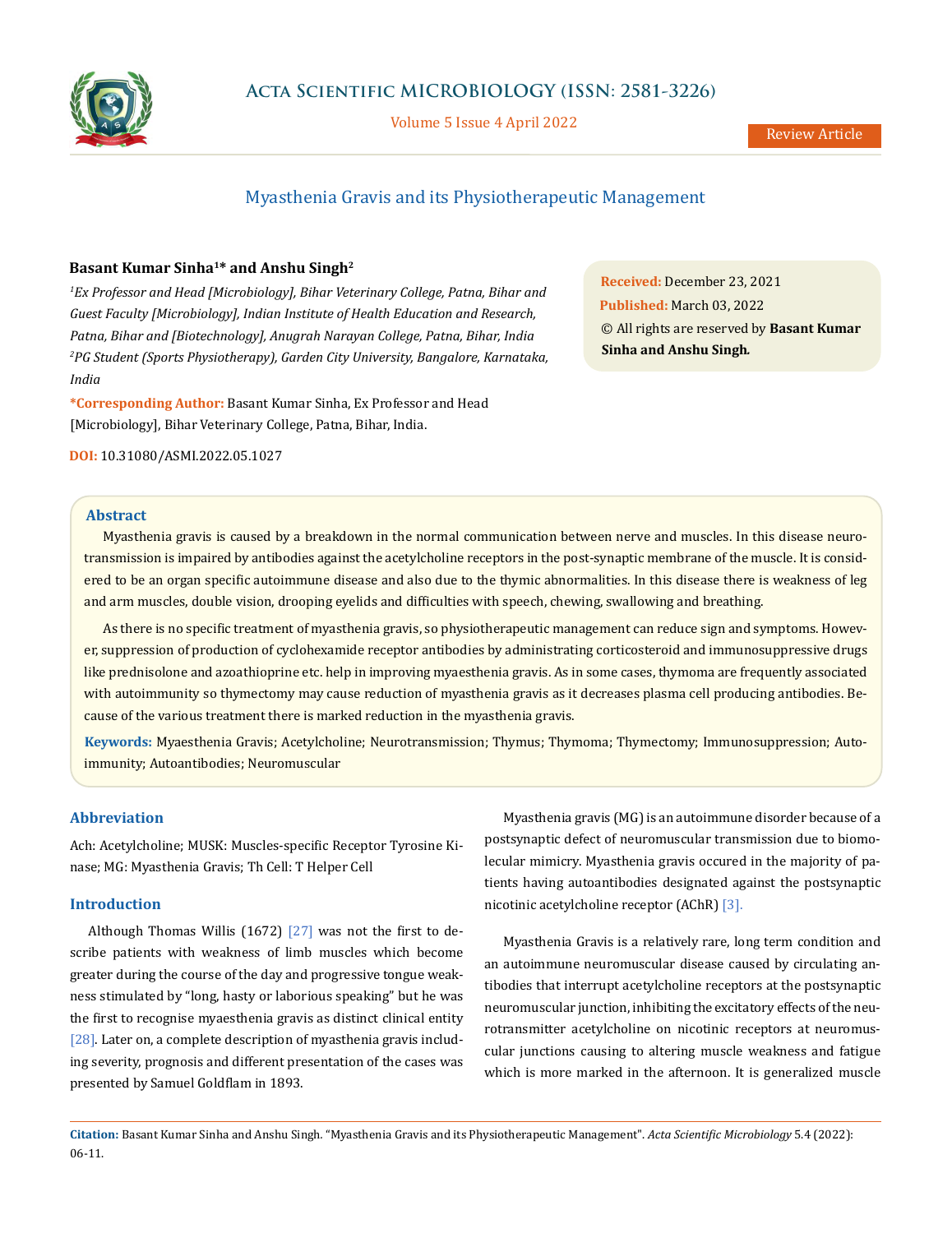weakness and the most common muscles impressed are muscles that control the eyes and eyelids, facial expressions, chewing, swallowing, and speaking, respiratory muscles can be affected and may require quick intervention. Myasthenia gravis mocks people at any age but it is common to affect women under  $40$  [8].

Most cases are due to immunoglobulin G1 (IgG1) and IgG3 antibodies that assault AChR in the postsynaptic membrane, leading complement-mediated damage and muscle weakness [19].

### **Aetiology**

Thai and LO (2004) reported the following causes of myasthenia gravis:

- Abnormal immune reaction i.e. antibody mediated autoimmune response.
- Passive transfer of maternal anti AchR antibodies may result in transient neonatal myasthenia gravis.
- Many drugs like D-penicillamine may induce myasthenia gravis.
- Congenital myasthenia syndrome: Heritable(congenital) disorders of postsynaptic neuromuscular junction transmission, however it is not directly inherited nor it is contagious [27].

# **Epidemiology**

- The annual incidence of MG is 8-10 cases per 1 million persons and its prevalence is 150-250 cases per 1 million persons [3].
- Age and sex appears to influence the occurrence of myasthenia gravis. Below 40years of age male: female ratio is 1:3 but over 50years it mainly decrease in male [10].
- • MG can affect people of any age, typically starting in women under 40 and men over 60. Muscle specific kinase myasthenia gravis (MuSK-MG) is a rare subgroup of MG affecting mainly women during childbearing years [22].
- Its prevalence has been increasing over the past several decades secondary to better awareness, recognition, and increased survival, it's not a linear increase, the age of onset is characterized by a bimodal distribution with an early incidence peak in the 2nd to 3rd decades affecting young women and a late peak in the  $6<sup>th</sup>$  to  $8<sup>th</sup>$  decades that is primarily seen in men [13,15].

# **Classification**

According to Foundation of America Clinical Classification, Myasthenia gravis has been classified as follows [29].

#### **Class: Description**

- I: Any eye muscle weakness, possible ptosis, no other evidence of muscle weakness elsewhere
- II: Eye muscle weakness of any severity, mild weakness of other muscles
- • IIa: Predominantly limb or axial muscles
- IIb: Predominantly bulbar and/or respiratory muscles
- III: Eye muscle weakness of any severity, moderate weakness of other muscles
- • IIIa: Predominantly limb or axial muscles
- IIIb: Predominantly bulbar and/or respiratory muscles
- IV: Eye muscle weakness of any severity, severe weakness of other muscles
- • IVa: Predominantly limb or axial muscles
- IVb: Predominantly bulbar and/or respiratory muscles
- V: Intubation needed to maintain airway.

# **Subtypes of Myaesthenia Gravis are broadly classified as follows: [2]**

- Early-onset Myaesthenia Gravis: Age at onset <50 years. Thymic hyperplasia, usual females.
- Late-onset Myasthenia Gravis: Age at onset >50 years. Thymic atrophy, mainly males.
- Thymoma-associated Myasthenia Gravis (10%-15%)
- • Myasthenia gravis with anti-MUSK antibodies.
- • Ocular Myasthenia Gravis (oMG): Symptoms only affecting extraocular muscles.
- Myasthenia Gravis with no detectable AChR and muscle-specific tyrosine kinase (MuSK) antibodies.

### **Clinical features**

 The usual primal illness is a specific muscle weakness instead generalized weakness - repeatedly ocular (eye) symptoms. Extraocular muscle weakness or ptosis is present initially in 50% of patients and happens along the course of illness in 90% of patients. Patients also repeadtedly report diplopia (double vision).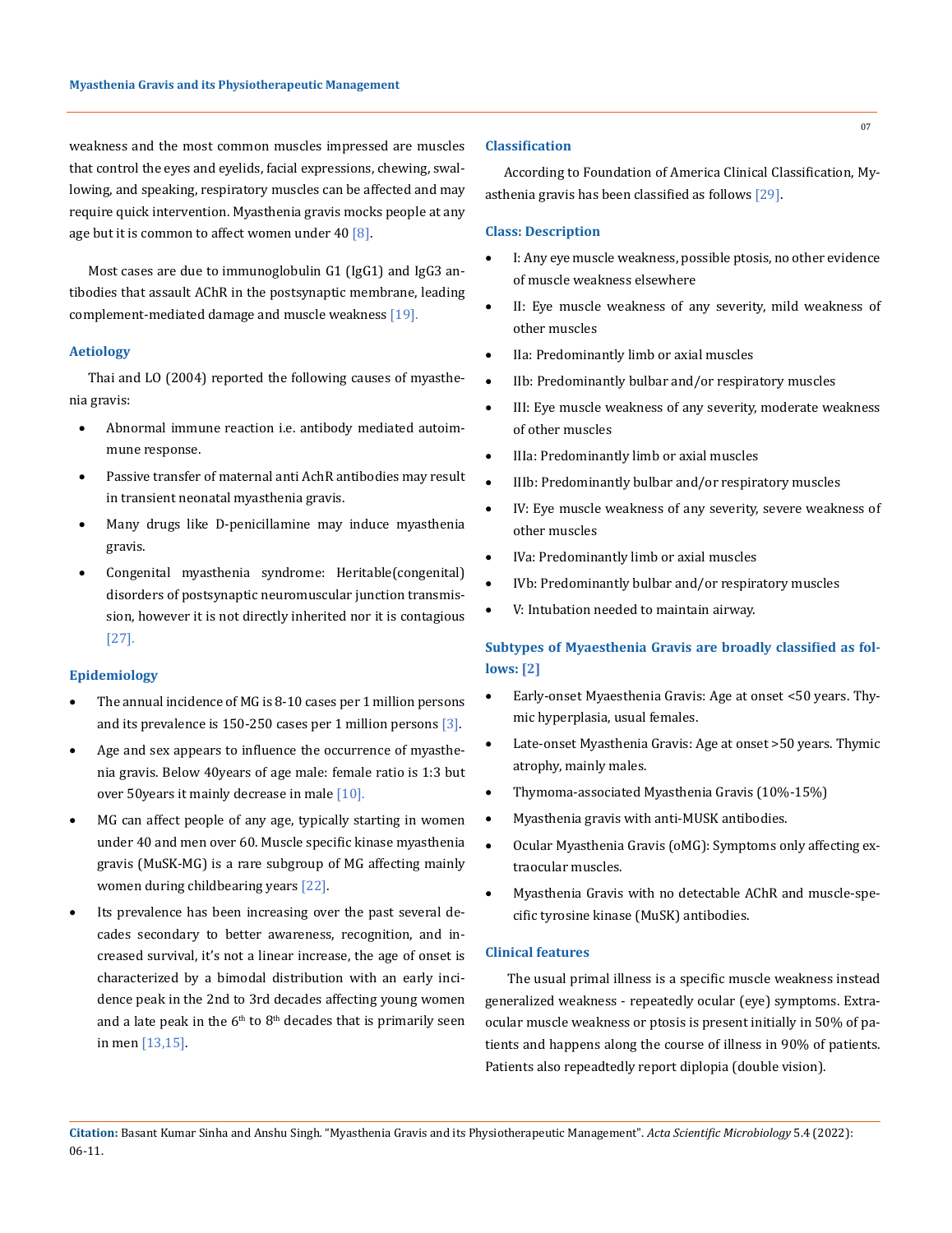In myasthenia gravis ocular weakness solely occur in 10 - 40% of patients. It has been observed that in some patients, having generalised weakness there is no ocular muscle weakness. Eye muscle weakness are often asymmetrical and variable.

Bulbar muscle weakness is also common, fascial muscle weakness can result in, trouble smiling or trouble whistling. Weakness tends to spread from the ocular to facial to bulbar muscles and then to truncal and limb muscles. With the weakness of neck flexors more common and neck extensor weakness is rare to present. Limb weakness may be more severe proximally than distally. Isolated limb muscle weakness is the presenting symptom in fewer than 10% of patients. Weakness is typically least severe in the morning and worsens as the day progresses. Weakness is increased by exertion and alleviated by rest. Weakness progresses from mild to more severe over weeks or months, with exacerbations and remissions.

Approximately 87% of patients have generlised disease within 13 months after onset, and about 75% will have generalized weakness within the first 2 to 3 years. Less often, symptoms may remain limited to the extra-ocular and eyelid muscles for many years. Respiratory muscle weakness develop in up to 40% of patients and myaesthenic crisis( respiratory failure) present in about 15% - 20% of patients with MG [11].

In about two-thirds of individuals, the introductory symptom of MG is related to the muscles around the eye. Eyelid drooping (ptosis may occur due to weakness of m. levator palpebrae superioris) [16] and double vision (diplopia, due to weakness of the extraocular muscles) [23].

Eye symptoms tend to get poorer when watching television, reading, or driving, individyally in bright conditions. Consequently, some affected individuals choose to wear sunglasses [7].

Weakness of the muscles responsible for speaking may lead to dysarthria and hypophonia.

Due to weakness of the muscles of facial expression and muscles of mastication, patients become unable to hold the mouth closed.

**Diagnosis:**- The following tests are applicable in the diagnosis of myasthenia gravis:-

### **Edrophonium (Tensilon) test**

Edrophonium is an AChE inhibitor that works within a few seconds (30 seconds) and the effect lasts for a few minutes (about five minutes) [14,17].

It goes intravenously. It is likable to use a placebo injection (for example, normal saline) prior to the edrophonium injection. There should be a observable weakness of the part (for example, ptosis or slurred speech or inability to sustain a posture of the outstretched arm) to monitor the response. A fractionated dose is usually given where initially 1-2 mg of the drug is administered and remaining 8-9 mg is given only if there is no response until 60 seconds after the first dose.

### **Ice pack test**

This test can be performed when ptosis is present. The application of an ice pack to lids of the affected eyes improved ptosis due to myasthenia gravis in 80% of cases but it did not improve in ptosis due to other aetiologies [9,24].

#### **Anti-MuSK antibodies test**

 It is well known that about 10%-20% of patients do not have anti-AChR antibodies in their sera (sero-negative myasthenia gravis). Although, focuses for antibody attack other than the AChR were not known until recently. It was a collaboration between Vincent., *et al*. in UK and a German scientist (Hoch) that led to the recognition of a new target for antibody attack in myasthenia gravis [12].

#### **Electrophysiological tests**

Electrophysiological tests consists repetitive nerve stimulation test and single fibre electromyography. The repetitive nerve stimulation test reflects progressive reduction in the ampilitude of the compound muscle action potential from the fourth stimulation when a nerve is subjected to repetititve supramaximal electrical stimulations at a frequency of 3 Hz. In normal subjects also the fourth evoked response may be slightly smaller than the first one, but the reduction is not more than 7%. If the decrease in amplitude of the compound muscle action potential is  $\geq 10\%$ , the test is called positive (a decremental response). The test is more likely to be positive on testing several muscles or when a weak muscle is tested [18].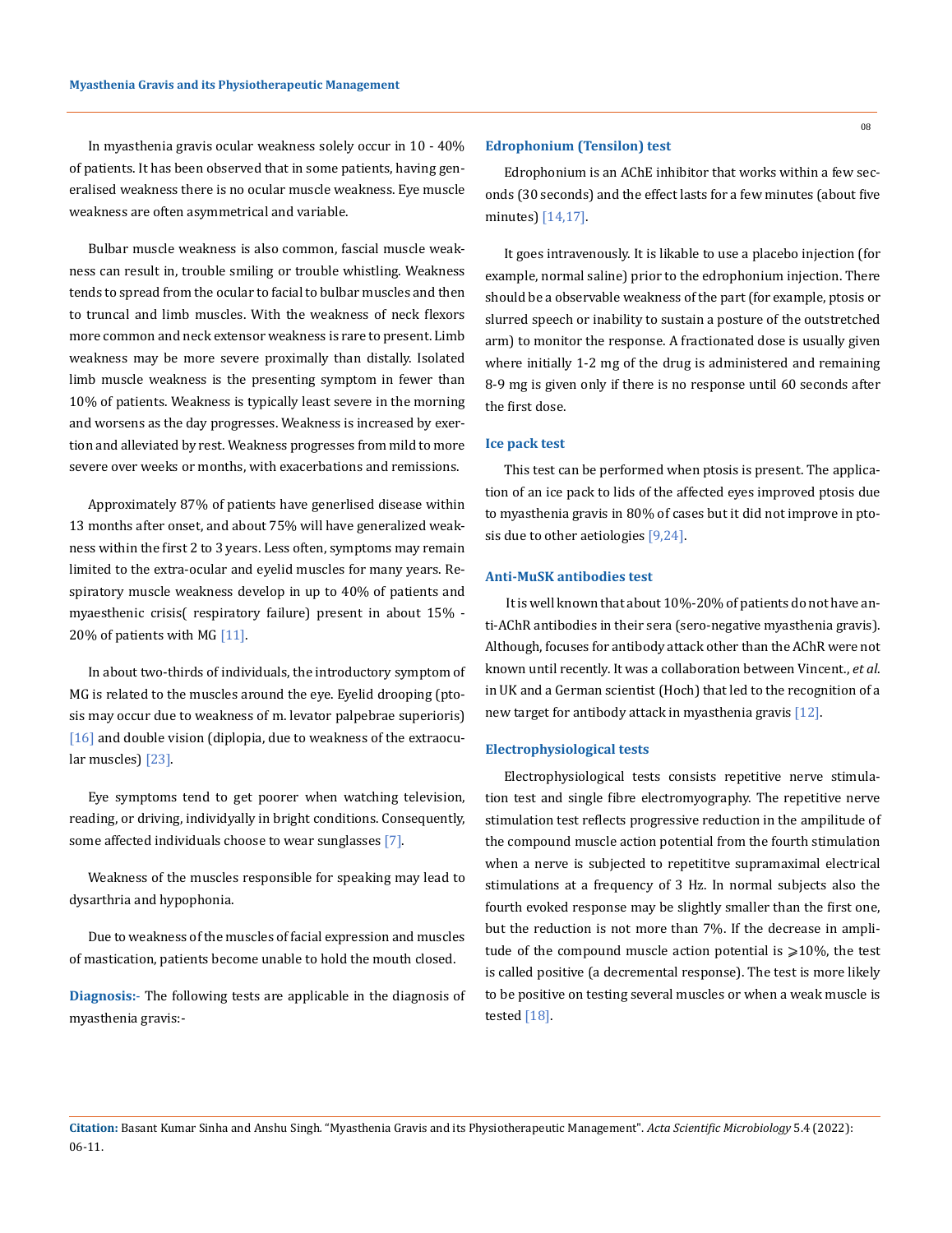#### **Imaging**

A chest X-ray may reflect widening of the mediastinum suggestive of thymoma, but computed tomography or magnetic resonance imaging (MRI) are more susceptive ways to identify thymomas and are generally done for this reason [6].

MRI of the cranium and orbits may also be performed to exclude compressive and inflammatory lesions of the cranial nerves and ocular muscles [1].

#### **Management**

There are two approaches for the management of myasthenia gravis based on the pattern of pathophysiology of disease, the first is by the increasing the amount of acetylcholine that is available to bind with post synaptic receptor using an acetylcholinestrase inhibitor agent such as pyridostigmine and the second is by using immunosuppressing drug that decreases the binding of the acetylcholine receptors by antibody.

Thymectomy (removal of thymus gland) is used as a surgical approach to reduce the symptoms of myasthenia gravis and it may improve the condition of the patient suffering from myasthenia gravis [30]*.* It has been observed that surgical management of thymus may give better result suffering from Surgical management like thymectomy so better result [4].

### **Physiotherapeutic management**

Physiotherapeutic approach is concerned with identifying and maximising quality of life and movement potential within the spheres of pronotion, prevention, treatment/intervention, habilitation and rehabilitation. It is science -based commited to extending, applying, evaluating and reviewing the evidence that under pin sand inform its practice and delivery.

#### **Aims for physiotherapeutic management**

The aim to control myasthenia gravis after diagnosis should be prompt symptomatic control and the induction of remission or minimal modification.

- To provide psychological support to the patient.
- To prevent respiratory complications.
- To improve the vital capacity of the patients.
- To avoid undue fatigue in the muscles.
- To train for oromotor control.
- To advise for assisstive devices.
- To maintain normal muscles properties such as strengthening and extensibility.
- To improve functional capacity of the patient  $[20]$ .

### **Plans for physiotherapeutic management**

Patient must be inspired to move his limbs actively with or without assistance. If required, passive movements are given by the therapist. Passive stretching plays a vital role to maintain normal length of soft tissues. Certain corrective splints are provide to maintain the stretch. Aerobic exercises in the form of deep breathing like diaphragmatic and pranayama are made to practice by the patient to prevent respiratory complications [31]. Postural drainage, coughing, huffing are done to remove the secretions and maintain good bronchial hygiene.

All precautionary measures should be taken to prevent pressure sores;

- • Frequent change in position.
- Good skin hygiene is maintained.
- • Prevent creases over bed
- Waterbed or air bed is advised
- • Care of the bladder is very important.

To maintain functional independence the following exercises is employed:

- Mat exercises
- Strengthening exercises
- • Weight bearing exercises
- Gait training
- Transfer techniques.

Skeie., *et al.* (2010) reported physical exercise is well tolerated in patients with well-regulated Myasthenia Gravis and practice under limited training intensity. Aerobic exercise, respiratory muscle training and mild strength training can be advised and should be supervised [31].

Balance strategy training maybe helpful in improving balance, improve the vestibular function through targeting sensorimotor system to improve balance and decrease falling risk, moreover more research into this domain has to be done [25].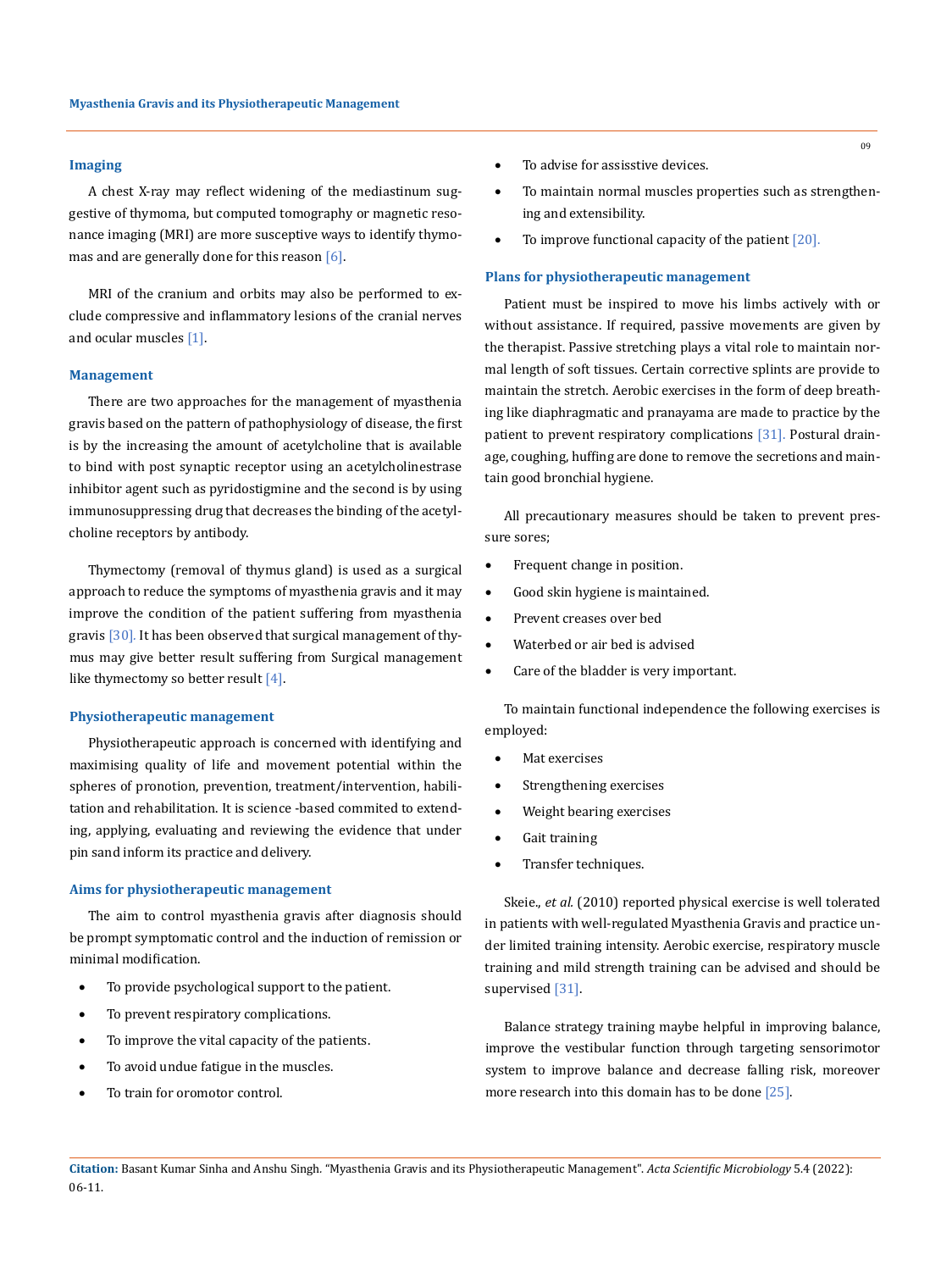#### **Gradual resisted training exercises**

Respiratory muscle training believed to be effective in management of fatigue, weakness and respiratory failure specially with moderate cases that hinder normal activities of daily living (ADL) [4]. Rassler., *et al.* 2007 observe effect of respiratory muscles endurance training patients with myasthenia gravis gives better result.

In people with generalized MG, some evidence indicates a partial home program including training in diaphragmatic breathing, pursed-lip breathing, and interval-based muscle therapy may improve respiratory muscle strength, chest wall mobility, respiratory pattern, and respiratory endurance [5].

### **Conclusion**

Myasthenia gravis is an autoimmune neuromuscular disorder, which can be diagnosed with various test mentioned above in the text. Patient should be treated according to the symptoms in patients. The combinations of various therapy and rehabilitation may improve the condition of patients suffering from myasthenia gravis.

#### **Bibliography**

- 1. Allan H Rooper., *et al*. *"*Principles of Neurology". McGraw-Hill Professional; 8 edition (2005).
- 2. Annapurni J T*.*, *et al*. "Autoimmune Diseases fck LR". 2012 (2012): 874680.
- 3. Carr Aisling S., *et al*. *BMC Neurology* 10 (2010): 46.
- 4. Corrado B., *et al*[. "Evidence-Based Practice in Rehabilitation](https://pubmed.ncbi.nlm.nih.gov/33467286/)  [of Myasthenia Gravis. A Systematic Review of the Literature".](https://pubmed.ncbi.nlm.nih.gov/33467286/)  *[Journal of Functional Morphology and Kinesiology](https://pubmed.ncbi.nlm.nih.gov/33467286/)* 5.4 (2020): [71.](https://pubmed.ncbi.nlm.nih.gov/33467286/)
- 5. Cup EH., *et al*[. "Exercise therapy and other types of physical](https://pubmed.ncbi.nlm.nih.gov/17964887/)  [therapy for patients with neuromuscular diseases: a system](https://pubmed.ncbi.nlm.nih.gov/17964887/)atic review". *[Archives of Physical Medicine and Rehabilitation](https://pubmed.ncbi.nlm.nih.gov/17964887/)* [88 .11 \(2007\): 1452-1464.](https://pubmed.ncbi.nlm.nih.gov/17964887/)
- 6. de Kraker M., *et al*[. "CT and myasthenia gravis: correlation](https://academic.oup.com/icvts/article/4/3/267/652320)  [between mediastinal imaging and histopathological findings".](https://academic.oup.com/icvts/article/4/3/267/652320)  *[Interactive Cardiovascular and Thoracic Surgery](https://academic.oup.com/icvts/article/4/3/267/652320)* 4.3 (2005): [267-271.](https://academic.oup.com/icvts/article/4/3/267/652320)
- 7. Engel AG. Myasthenia Gravis and Myaesthenic Disorders (2nd ed.). Oxford University Press, US (2012): 109-110.
- 8. Gilhus NE., *et al*[. "Myasthenia gravis \(Primer\)"](https://www.nature.com/articles/s41572-019-0079-y)*. Nature Re[views: Disease Primers](https://www.nature.com/articles/s41572-019-0079-y)* 5.1 (2019).
- 9. Golnik KC., *et al*. "An ice test for the diagnosis of myasthenia gravis". *Ophthalmology* 106 (1999): 1282-1286.
- 10. Grob D., *et al*[. "lifetime cause of myasthenia gravis".](https://pubmed.ncbi.nlm.nih.gov/18059039/) *Muscles and Nerve* [37 \(2008\) 141-149.](https://pubmed.ncbi.nlm.nih.gov/18059039/)
- 11. [Hehir MK and Silvestri NJ. "Generalized myasthenia gravis:](https://pubmed.ncbi.nlm.nih.gov/29655448/)  [classification, clinical presentation, natural history, and epide](https://pubmed.ncbi.nlm.nih.gov/29655448/)miology"*[. Neurologic Clinics](https://pubmed.ncbi.nlm.nih.gov/29655448/)* 36.2 (2018): 253-260.
- 12. Hoch W., *et al*[. "Auto-antibodies to the receptor tyrosine kinase](https://pubmed.ncbi.nlm.nih.gov/11231638/)  [MuSK in patients with myasthenia gravis without acetylcho](https://pubmed.ncbi.nlm.nih.gov/11231638/)[line receptor antibodies".](https://pubmed.ncbi.nlm.nih.gov/11231638/) *Nature Medicine* 7 (2001): 365-368.
- 13. [Keesey JC. "Clinical evaluation and management of myasthenia](https://pubmed.ncbi.nlm.nih.gov/15052614/)  gravis". *Muscle and Nerve: [Official Journal of the American As](https://pubmed.ncbi.nlm.nih.gov/15052614/)[sociation of Electrodiagnostic Medicine](https://pubmed.ncbi.nlm.nih.gov/15052614/)* 29.4 (2004): 484-505.
- 14. MacDonald BK., *et al*[. "The incidence and life time prevalence](https://pubmed.ncbi.nlm.nih.gov/10733998/)  [of neurological disorders in a prospective community-based](https://pubmed.ncbi.nlm.nih.gov/10733998/)  study". *Brain* [123 \(2000\): 665-676.](https://pubmed.ncbi.nlm.nih.gov/10733998/)
- 15. McGrogan A., *et al*[. "The incidence of myasthenia gravis: a sys](https://pubmed.ncbi.nlm.nih.gov/20130418/)[tematic literature review".](https://pubmed.ncbi.nlm.nih.gov/20130418/) *Neuroepidemiology* 34.3 (2010): [171-183.](https://pubmed.ncbi.nlm.nih.gov/20130418/)
- 16. Nair A., *et al*[. "Ocular myasthenia gravis: a review".](https://www.ncbi.nlm.nih.gov/pmc/articles/PMC4278125/) *Indian Journal of Ophthalmology* [62.10 \(2014\): 985-991.](https://www.ncbi.nlm.nih.gov/pmc/articles/PMC4278125/)
- 17. [Osserman KE and Teng P. "Studies in myasthenia gravis—a](https://pubmed.ncbi.nlm.nih.gov/13278160/)  [rapid diagnostic test. Further progress with edrophonium](https://pubmed.ncbi.nlm.nih.gov/13278160/)  [\(Tensilon\) hydrochloride".](https://pubmed.ncbi.nlm.nih.gov/13278160/) *JAMA* 160 (1956): 153-155.
- 18. Oh SJ., *et al*. "Diagnostic sensitivity of the laboratory tests in myasthenia gravis". *Muscle Nerve* 15 (1992): 720-724.
- 19. Phillips WD., *et al*[. "Pathogenesis of myasthenia gravis: update](https://pubmed.ncbi.nlm.nih.gov/27408701/)  [on disease types, models, and mechanisms".](https://pubmed.ncbi.nlm.nih.gov/27408701/) *F1000 Research* [\(2016\).](https://pubmed.ncbi.nlm.nih.gov/27408701/)
- 20. Potturi Gowrishankar. "Physiotherapy in Nerrological Condition with Assessment and Treatment Protocols". CBS Publishers and Distributors (2018).
- 21. Rassler B., *et al*. "Effect of respiratory muscles endurance training in patients with myasthenia gravis". *Neuromuscular Disorder* 17.5 (2007): 359-391.
- 22. Santos E., *et al*. Neuromuscular Disorder 28.2 (2018): 150- 153.
- **Citation:** Basant Kumar Sinha and Anshu Singh*.* "Myasthenia Gravis and its Physiotherapeutic Management". *Acta Scientific Microbiology* 5.4 (2022): 06-11.

10